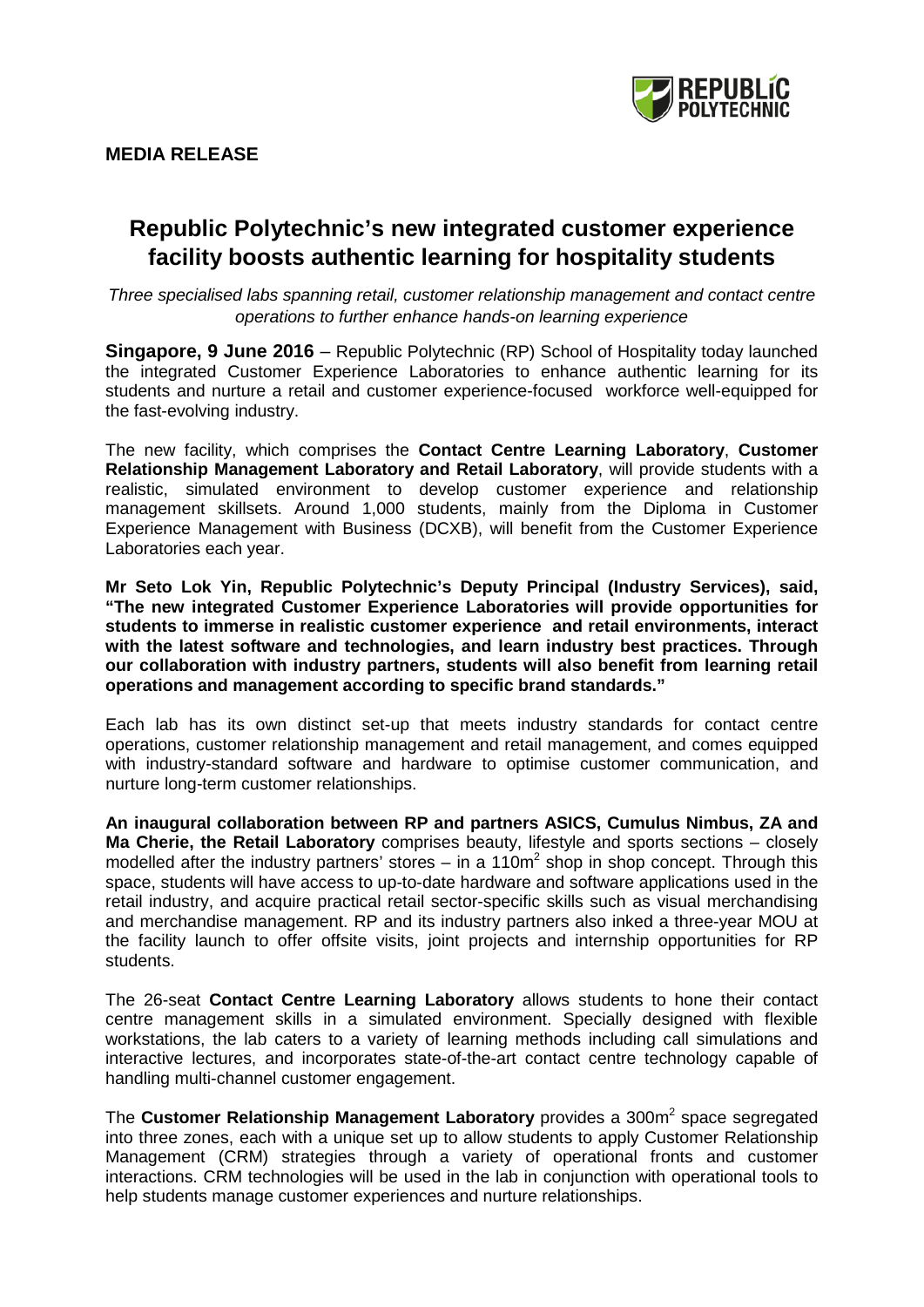

# **About Republic Polytechnic**

The first educational institution in Singapore to leverage the Problem-based Learning approach for all its diploma programmes, Republic Polytechnic (RP) has seven schools and one academic centre offering forty-two diplomas in Applied Science, Engineering, Enterprise and Communication, Hospitality, Infocomm, Sports, Health & Leisure, and Technology for the Arts.

Republic Polytechnic is committed to nurturing innovation and entrepreneurial learning in an environment that develops problem-solving skills and lifelong learning opportunities. Its holistic and broad-based curriculum prepares students for an active and meaningful role in society as problem solvers, respected professionals and passionate citizens.

Republic Polytechnic strives for excellence by achieving various international and national accreditations, including ISO 9001, ISO 14001, OHSAS 18001, ISO 22301, Singapore Quality Class, People Developer, Innovation Class, and Service Class.

For more information, visit [http://www.rp.edu.sg](http://www.rp.edu.sg/)

**For media enquiries, please contact:**

**Republic Polytechnic Office of Corporate Communications** Patrick Seng / Julian Soh +65 9767 6701 / +65 9018 0719 [patrick\\_seng@rp.edu.sg/](mailto:patrick_seng@rp.edu.sg) [julian\\_soh@rp.edu.sg](mailto:julian_soh@rp.edu.sg)

**MSLGROUP in Singapore** Danny Tan / Serene Chow +65 6327 0287 / +65 6327 0284 [danny.tan@mslgroup.com/](mailto:danny.tan@mslgroup.com) [serene.chow@mslgroup.com](mailto:serene.chow@mslgroup.com)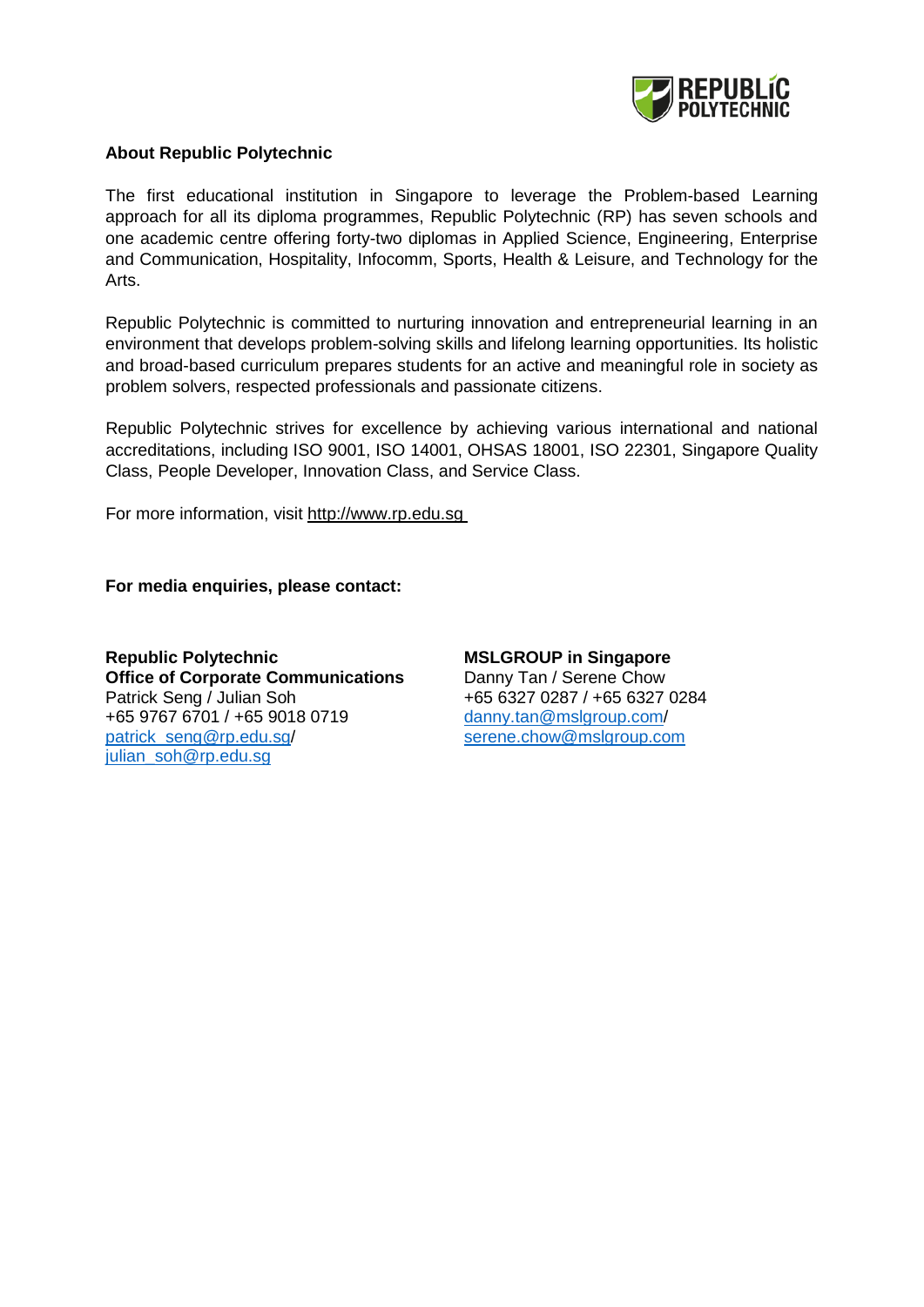

# **APPENDIX**

#### **Factsheet - Customer Experience Laboratories**

The Customer Experience Laboratories will be used predominantly by students from the School of Hospitality who are taking the following three discipline modules for the Diploma in Customer Experience Management with Business:

- Contact Centre Operations
- Customer Relationship Management
- Retail Management

Each lab for the respective modules has its own unique set-up to provide learning environments that match up to industry standards for each discipline.

### **Contact Centre Learning Laboratory**

**Collaboratory**, the Contact Centre Learning Laboratory is a 110 m2 space that will allow students undertaking the module on H304 Contact Centre Operations to learn contact centre management skills in a simulated industry environment.

The 26-seat laboratory is specially designed with flexible workstations to cater to a variety of learning methodologies adopted by the module, such as call simulations, practical exercises, interactive lectures and group discussions.

As part of the first phase of the rollout plan, 138 Diploma in Customer Experience Management with Business (DCXB) students started using the new facility in AY2015 Semester 2 for their lessons. In the second phase, the software used in the laboratory will be enhanced to incorporate state-of-the-art contact centre technology capable of handling multichannels such as voice, email, webchat and social media. This is expected to be rolled out in AY2016.

H304 Contact Centre Operations is a specialisation module offered to Year 3 students in the Customer Experience track of DCXB. This module aims to equip students with the knowledge, skills and tools to manage customer needs and interactions in the operation management of contact centres. Learning in this module is organised according to five core areas - Strategy, Technology, People, Processes and Systems, Standards and Measurements.

With the introduction of Collaboratory, students can look forward to a deepening of skills and authentic learning experience that emulates the standards and practices in the industry. To ensure relevance of our curriculum, we strive and work closely with leading contact centres in Singapore. This includes arranging off-site visits to actual contact centres and having industry guest speakers to enhance the learning journey. We are also a member of the professional industry body – Contact Centre Association of Singapore (CCAS). These active engagements have resulted in contact centre based scholarships from prestigious organisations such as DBS, Singtel and Teleperformance.

## **Customer Relationship Management Laboratory**

H204 Customer Relationship Management (CRM) is a module taken by Year two students from the Diploma in Customer Experience Management with Business (DCXB) and Diploma in Integrated Events Management (DIEM). Students undertaking the module H204 CRM will be the main users of the CRM Laboratory.